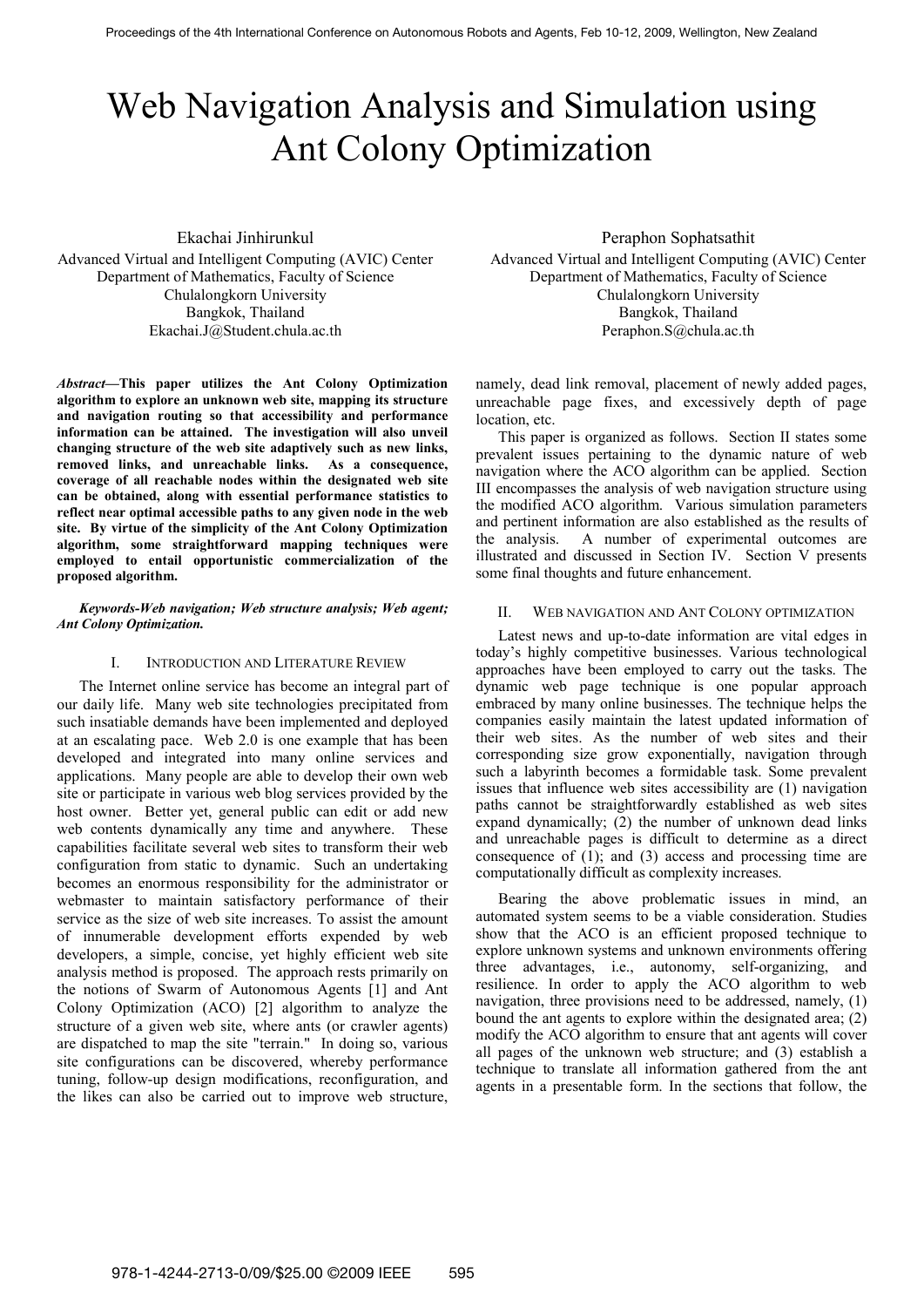modified ACO algorithm will be further elaborated to resolve the above provisions.

#### III. WEB NAVIGATION STRUCTURE SIMULATION BY ACO

This study utilizes a few known and accessible web sites as a preliminary experimental analysis to verify the viability of proposed approach. A number of relevant statistics are subsequently collected. We resorted to set up a simulation based on these preliminary statistics to procedurally explore the structure of any given web sites. The procedures can be performed step-by-step as follows:

- A. Define some prerequisite theoretical fundaments based on ant's behavior;
- B. Devise navigational path traversals using ACO, whereby related information can be orderly gathered;
- C. Analyze the web navigation routing parameters; and
- D. Create a site map, along with pertinent statistics, as a visual representation of the web site under investigation.

Figure 1 illustrates a conceptual view of the proposed web structure analysis approach. The ant agents hereafter will be simply referred to as ants. Details on analysis procedure are elucidated in the sub-sections that follow.



**Figure 1** Web navigation structure analysis.

## *A. Define prerequisite fundaments based on ant's behavior*

The ACO algorithm is derived from observations of real ant's behavior. An ant releases a chemical residue called *pheromone* along the path as it passes [3]. This behavior facilitates all following ants instinctively guess the appropriate path to their food based on the density of pheromone. Such a behavior was adopted by the ACO algorithm to successfully solve the popular travelling salesman problem [4].

Basically, ants can travel around their habitat in search for food. They simply react in accordance with the information obtained from the ants ahead along that path. In web navigation case, the above provision is inadequate to accommodate navigation through such complex interconnections, where ants can move to any web pages either inside or outside the web site under investigation. A common encounter for most commercial websites and online services is that they carry many advertisements, banners, or exchange links to the external websites. These are usually out of the administrator's or webmaster's responsibility to monitor and maintain efficient access and quality of service. To avoid indefinite cascading external links, the modified ACO algorithm will confine the URL access limit via ant's traversal based only on internal links. The proposed solution can be accomplished by simply creating an IP address table that keeps track of all connecting domain servers to be analyzed. As such, the ants can always

access and verify their destination pages from this IP address table. Figure 2 shows an example of the IP address table.

| Internal IP addresses |
|-----------------------|
| 161.100.100.0         |
| 162.100.100.0         |

**Figure 2** A sample IP address table.

# *B. Web navigation and information gathering by the modified ACO algorithm*

The original ACO algorithm was designed to discover the shortest path on a graph using the pheromone update technique based on the path that has the largest density of pheromone [5]. Our modified ACO algorithm reverts the ants' travel to the opposite direction that has the lowest density of pheromone first. This will help ants explore new paths, whereby increasing more coverage for web navigation structure analysis. The following Ant package structure and Ant algorithm are proposed to explore the web navigation paths by means of ant agents.

# **Ant package**

An Ant package entry encompasses 4 elements shown in Figure 3.

**Figure 3** An Ant package entry.

where *S* denotes the set of ant's visited pages; *T* is the set of time the designating ants spent moving from source page to target page, or equivalently speaking, it is the time used for loading all required web page contents; *TS* is the recorded timestamp captured after the ants arrive at the page in Julian day format [6]; and *Age* is the variable representing the available life time of the ants. Figure 4 shows the Ant package after the ants visiting to the pages  $1 \rightarrow 2 \rightarrow 3 \rightarrow 4$  $\rightarrow$  1. The navigation time from page 1 to 2, 2 to 3, 3 to 4 and 4 to 1 are 5, 4, 4, and 6, respectively. The time that the ants arrive at the current page is 2454647 and the current ant's life time is 50.



**Figure 4** A sample entry of the Ant package.

#### **Ant algorithm**

*1. Update ant's Age* 

 The ant's *Age* is a variable defined to limit the number of move for each ant. This variable will be reduced every time the ant arrives at a page. In other words, the age is decreased for each link followed and an ant's traversal will terminate when its age is zero, thus skipping steps 2-6. This helps prevent potential infinite looping problem.

 The *Age* value will be initialized to *CONST\_AGE* before sending an ant in the web site. A proper value of *CONST\_AGE* should be more than the expected number of pages contained in the web sites so that the ants will not prematurely stop before reaching to the leaf pages.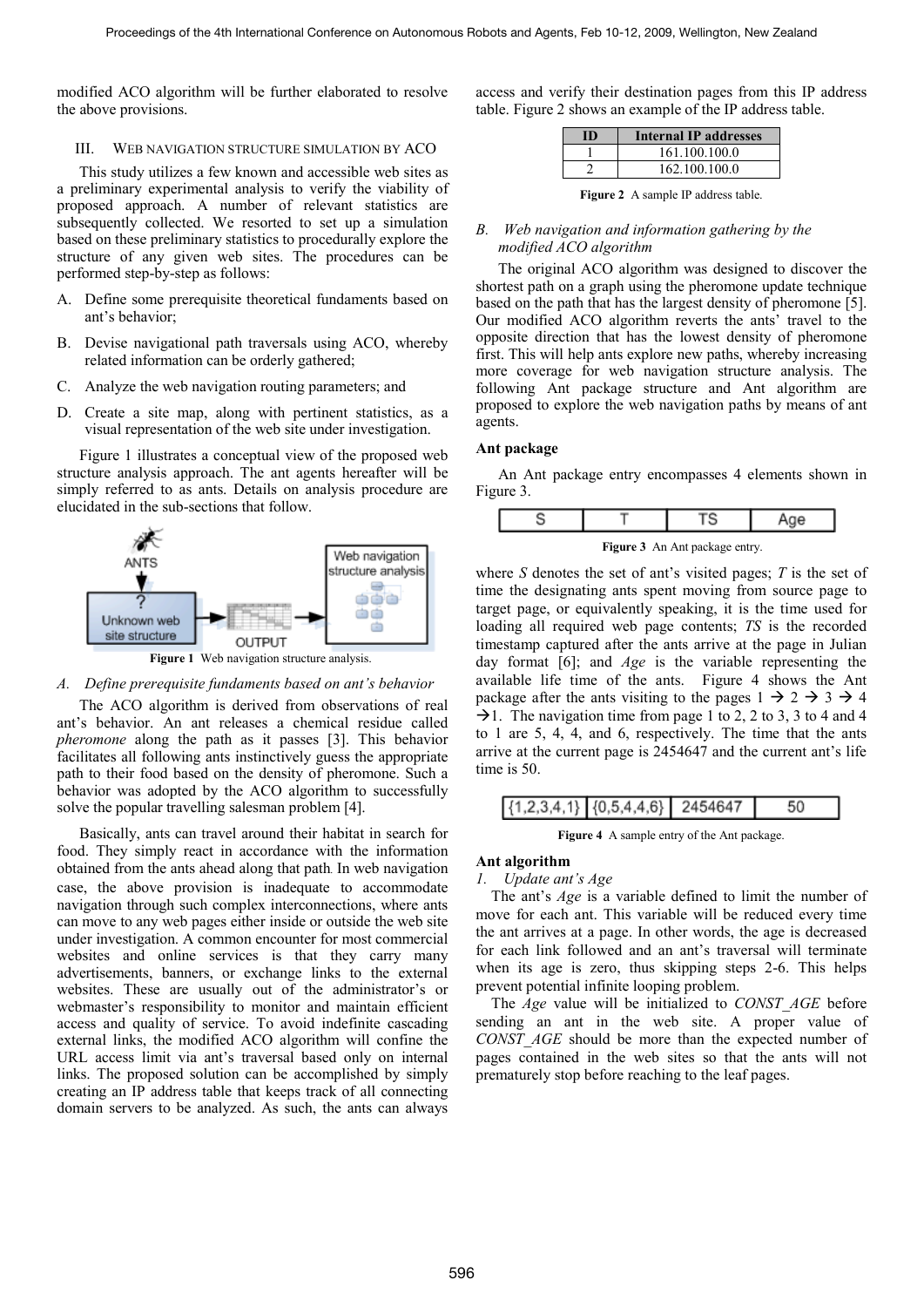2. *Update the accessing time T* Access time can be calculated as follows:

*T =Current Timestamp – latest value of TS*

*3. Update the Ant package information* 

 Add visited page ID, access time, and current timestamp to Ant package entry.

# 4. *Discover all HTML links*

 At this stage, the ants will find all html links connecting to the current page *α.* A new node ID and the page's URL will thus be inserted in the pheromone table. Let  $P(\alpha)$  be the pheromone density value having set to *MIN\_P* if the arrived web page is an internal web page, and *MAX\_P* if the arrived web page is an external web page. *MIN\_P* and *MAX\_P* are constants denoting the lower-bound and upper-bound of possible pheromone density values, respectively. The ant uses the formula below to assign the pheromone value for the new page to be added to the pheromone table.

$$
P(\alpha) = MIN\underset{\sim}{P} \quad , \quad \text{if } EL(\alpha) = 0
$$
\n
$$
= MAX\underset{\sim}{P} \quad , \quad \text{if } EL(\alpha) = 1
$$

where  $EL(\alpha)$  is a function which determines whether the arrived page is an external web page by comparing with the IP addresses in the IP address table, i.e.,

*EL(* $\alpha$ *)* = 1, if page  $\alpha$  is not in the IP address table.  $= 0$ , if page  $\alpha$  is in the IP address table.

This will prevent the ants' traversal to any unexpected external links.

*5. Update pheromone value P(α) in the pheromone table* 

 The pheromone value of the visited page is updated and kept in the pheromone table following the rules below.

**(a)** If the current page  $\alpha$  is the page that the ants have never visited  $(P(\alpha))$  is equal to *MIN* P, the ants will find all html links on the current page and update the pheromone  $P(\alpha)$  in pheromone table to the negative value of number of outgoing links from that page.

**(b)** If the current page  $\alpha$  is the page that the ants have visited before  $(P(\alpha)$  is greater than *MIN* P), the ants will increase the pheromone value  $P(\alpha)$  by  $\Delta$ .

| ID     | Pages a                 | $P(\alpha)$                     |
|--------|-------------------------|---------------------------------|
|        | 161.100.100.0/index.htm | -5                              |
|        | 161.100.100.0/page2.htm | MIN P                           |
|        | 165.100.100.0/page2.htm | MAX                             |
| $\sim$ | __________              | $\cdot$ $\cdot$ $\cdot$ $\cdot$ |

**Figure 5** Sample data kept in pheromone table.

 As the ants arrive, they will update the pheromone value of that page according to the formula shown below.

$$
P(\alpha) = P(\alpha) + \Delta \qquad , \text{ if } P(\alpha) > MIN\_P= DEF\_P(\alpha) \qquad , \text{ if } P(\alpha) = MIN\_P
$$

where *Δ* denotes the pheromone increment upon arriving at page  $\alpha$ . *DEF*  $P(\alpha)$  is the starting value of pheromone at node α. Thus,

*DEF*  $P(\alpha) = -$  (number of internal links on page  $\alpha$ )

The results are stored in the pheromone table as illustrated in Figure 5.

# 6. *Determine the destination page β*

 The pheromone information kept in the pheromone table is used to determine next destination page to which the ants will move. The ants will choose the destination page *β* according to the following rules:

- Select page *β* with the lowest pheromone level *P(β)*
- If there are pages that share the same lowest pheromone level  $P(\beta)$ , select one of those pages arbitrarily.
- If the lowest pheromone reaches *MAX\_P*, the ant will terminate itself.

 The proposed Ant algorithm can be procedurally described by the pseudocode below.

| <b>PRODEDURE TRAVERSAL (WebPage WP)</b>         |
|-------------------------------------------------|
| <b>BEGIN</b>                                    |
| IF Ant. Age > 0 AND WP is not Nothing THEN      |
| $MIN = MIN$ P, Destination = Nothing            |
| $Timestamps = GetTimeStamp()$                   |
| $T = Timestamps - Ant.TS$                       |
| UpdateAntPackage (WP, T, Timestamps, Ant.Age-1) |
| $LINKS = DiscoveryLink (WP)$                    |
| <b>InsertNewPagesToPheromoneTable (LINKS)</b>   |
| <b>UpdatePheromoneAtPage (WP)</b>               |
| <b>FOR EACH I IN LINKS</b>                      |
| IF Pheromone $(I)$ < MIN THEN                   |
| <b>Clear RandomList</b>                         |
| $MIN = Pheromone (I)$                           |
| <b>ELSE</b>                                     |
| IF Pheromone $(I) = MIN THEN$                   |
| <b>Clear RandomList</b>                         |
| $MIN = Pheromone (I)$                           |
| <b>Put I in RandomList</b>                      |
| <b>END IF</b>                                   |
| <b>END IF</b>                                   |
| <b>END FOR</b>                                  |
| IF MIN $\neq$ MAX P THEN                        |
| <b>Destination = RANDOM (RandomList)</b>        |
| <b>END IF</b>                                   |
| <b>TRAVERSAL (Destination)</b>                  |
| <b>END IF</b>                                   |
| <b>END</b>                                      |

#### *C. Web navigation routing parameters analysis*

 Any arbitrary number of ants can be sent in the web site simultaneously. The ants will stop further exploration after arriving at the page that does not have an html link (hereafter referred to as leaf page). This information will be kept in the Ant package and the reference database for subsequent analysis and future exploration. The number of ants being sent in the web site depends on the increasing rate of new pages found. This can be calculated from the number of pages kept in the pheromone table using the formula given below.

$$
INCREASE\_RATE = [(V_t - V_{t-1})/V_{t-1}] * 100
$$

where  $V_t$  denotes the number of cumulative pages kept in the pheromone table at time *t*. For example, given there are 10 pages already kept in the pheromone table. If we find two more pages after sending more ants in the web sites, the *INCREASE\_RATE* will be equal to  $(12-10)/10 = 20%$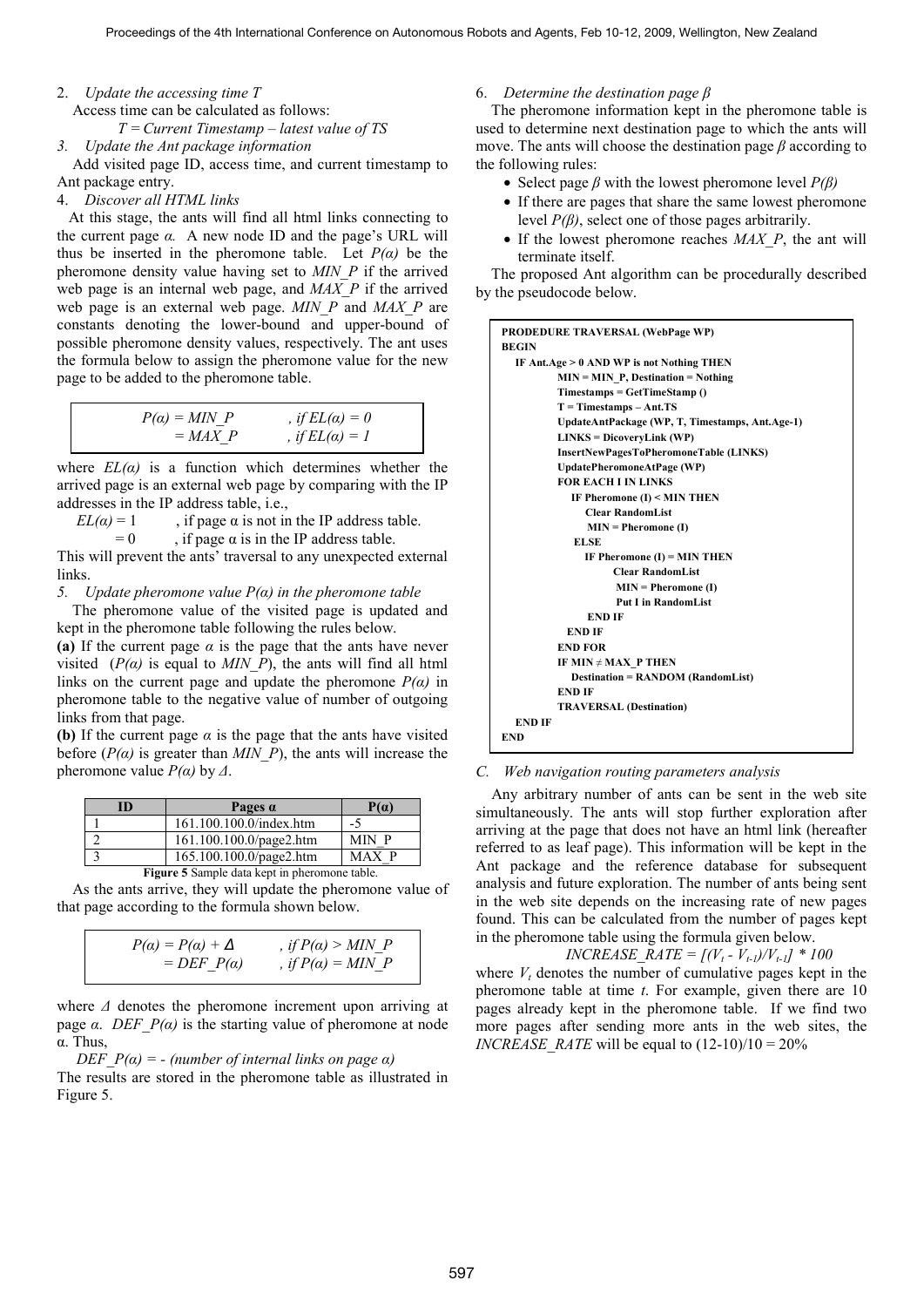

**Figure 6** An Ant decision flow chart.

As shown in Figure 6, the algorithm releases *ANT\_AMOUNT* ants in the web site in every *INTERVAL TIME* time, and will stop if the value of number of pages kept in the pheromone table does not change more than *CONST R* % compared with the previous number of pages found within *CONST\_LOOP* times. A number of threshold constants are predefined for simulation propose, namely, *INTERVAL\_TIME*, *ANT\_AMOUNT*, *CONST\_R*, and *CONST\_LOOP*.

When *INCREASE RATE < CONST R* and LOOP > *CONST\_LOOP*, the modified ACO algorithm will stop and use the information from the Ant package to generate the adjacent table for use in drawing the web navigation structure diagram.

| <b>ANT Package</b>                                    |
|-------------------------------------------------------|
| $S = \{1, 2, 3\}$ , $T = \{0, 1, 1\}$                 |
| $, 4, 1, 7, 1, 4, 5, 6$ , T= {0, 1, 1, 1, 1, 2, 2, 1} |

**Figure 7** Sample data of the Ant package.

|             |       | 2     | $\overline{\mathbf{3}}$ |       | 5     | 6     |                                               |
|-------------|-------|-------|-------------------------|-------|-------|-------|-----------------------------------------------|
|             |       | (1,1) |                         | (2,3) |       |       | $(\underline{1},\underline{1},\underline{1})$ |
| $\mathbf 2$ |       |       | (1,1)                   |       |       |       |                                               |
| 3           |       |       |                         |       |       |       |                                               |
|             | (1,1) |       |                         |       | (1,2) |       |                                               |
| 5           |       |       |                         |       |       | (1,1) |                                               |
| 6           |       |       |                         |       |       |       |                                               |
| 7           | 1,1   |       |                         |       |       |       |                                               |

**Figure 8** Sample inputs of adjacent table for Ant 1 (bold borders) and Ant 2 (light borders).

Figure 7 illustrates samples of information kept in the Ant package after 2 ants have been sent in the sample web site. The visited pages set *(S)* and used time set *(T)* in the Ant package will be added to the adjacent table as a pairwise  $a_{ij}$  of the form  $(N_{ij}, T_{ij})$ . The first element  $N_{ij}$  represents the number of visited ants leaving from page *i* for page *j* and the second element  $T_{ij}$  is the cumulative time used by the ants to move from page *i* to page *j*. Figure 8 demonstrates the values kept in the adjacent table after the first ant and the second ant have been sent in the web site, respectively.

# *D. Site map creation and analysis*

We can simply draw the web navigation diagram from the data kept in the adjacent table as shown in Figure 9. Each number shown on each connecting edge is derived from the second element  $T_{ij}$  of the adjacent pair divided by the first element *Nij*. This number denotes the average used time that the ants navigate from page *i* to page *j*. For example, the number 1.5 shown on the connecting edge between page 1 and page 4 represents the average used time (in seconds) that the ants move from page 1 to page 4.



**Figure 9** A web navigation diagram resulting from Ant package.

All of these data are stored in the database use for subsequent comparison and reference. We can periodically keep track of web update on a daily, weekly, or monthly basis. The results will help detect additional links, dead links, and unreachable links in the web site to be explained subsequently.



**Figure 10** Samples inputs of adjacent table after web pages are being added or removed.

Upon completion of site data and site map creation, analysis of web structure navigation begins. The adjacent table is used as a baseline to compare with the current web navigation structure. In the real world, as the web structure changes everyday, many pages are added or removed. The proposed method in this section will serve to identify those pages. Figure 10 shows sample data in the adjacent table retrieved from the ants that have been sent in the system on various occasions, where some pages have been added or removed. The page ID and IP address kept in the original IP address table have been reused, so each page found by the ants can refer to existing page ID contained in the pheromone table from the previous visit. This simplifies identification of pages to be removed or added. In this example, the link between pages 1 and 4 has been changed to point to wrong URL that results in the "page not found" error and blocks all following web page accesses. Consequently, pages 5 and 6 become unreachable. Figure 11 depicts the new web navigation diagram based on data from the new adjacent table.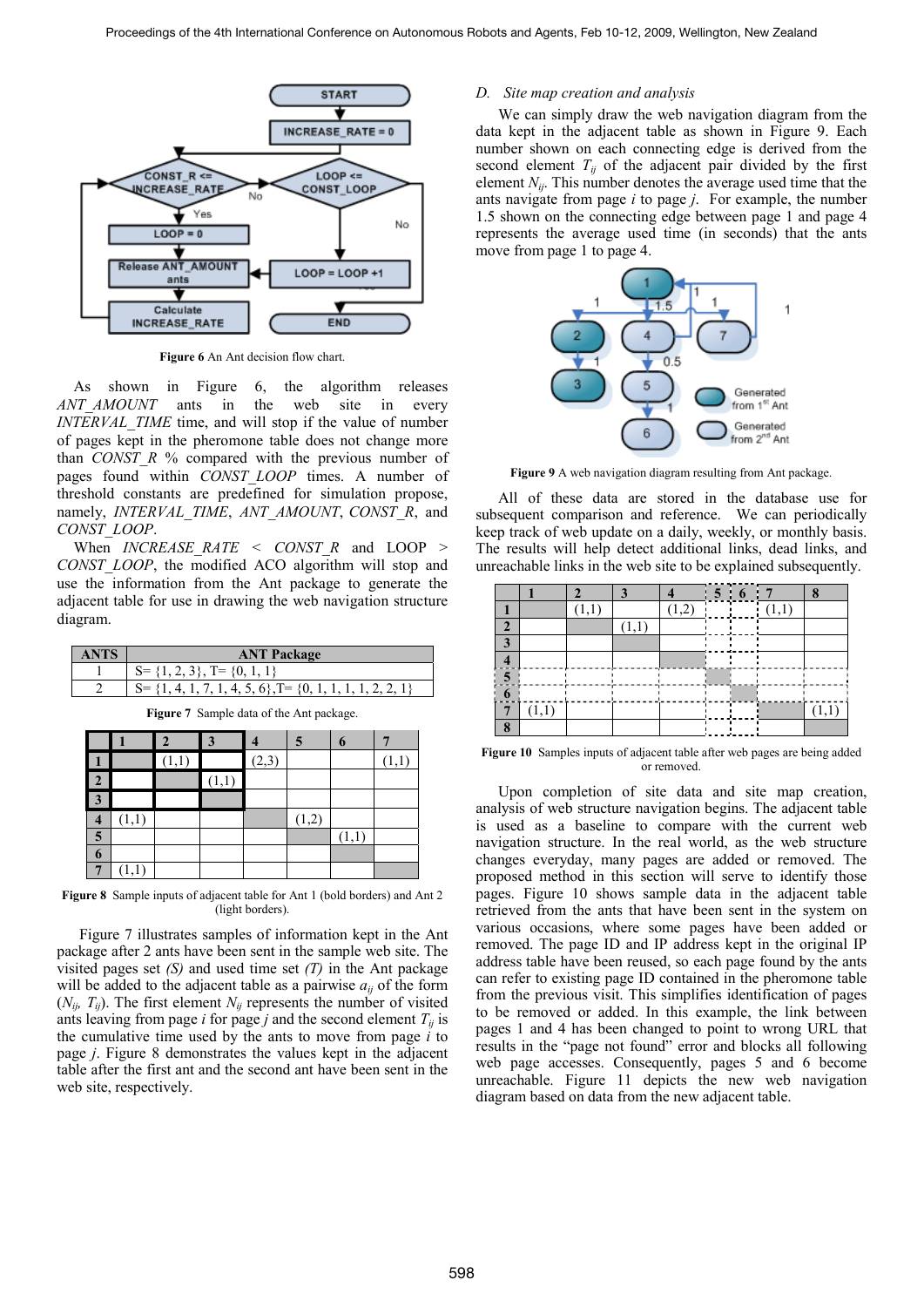By comparing updated data in the adjacent table with the original one, we can determine the added pages by locating all new columns being added to the IP address table from the set operation below.

# $S_{\text{pages added}} = S_{\text{actual}} - S_{\text{baseline}}$

where S<sub>actual</sub> is a set of all page IDs kept the current adjacent table, and Sbaseline is a set of all baseline page ID in the baseline adjacent table. The baseline's adjacent table can be chosen from a specific point of time from the reference database. For this example, page "8" becomes the newly added page to the web site based on the above set operation.



Figure 11 A web navigation error found after changing the web structure.

|                | 1     | $\overline{2}$ | $\mathbf{3}$ | $\overline{4}$ | 5 | 6 |       | 8     |
|----------------|-------|----------------|--------------|----------------|---|---|-------|-------|
|                |       | (1,1)          |              | (1,2)          |   |   | (1,1) |       |
| $\overline{2}$ |       |                | (1,1)        |                |   |   |       |       |
| 3              |       |                |              |                |   |   |       |       |
|                | Ш     |                |              |                |   |   |       |       |
| 5              |       |                |              |                |   |   |       |       |
| 6              |       |                |              |                |   |   |       |       |
| 7              | (1,1) |                |              |                |   |   |       | (1,1) |
| 8              |       |                |              |                |   |   |       |       |

**Figure 12** Sample methods to identify the unreachable pages.

To identify the removed pages, dead links, and the pages that might be the cause of other unreachable pages, a simple mapping technique is used. From Figure 12, the highlighted cells represent all dead links found in the new web structure. All navigation information is lost compared with the original one. The dead link set has been described as follows:

$$
S_{\text{dead links}} = \{link_{ij}, link_{ij} \text{ is a link from page } i \text{ to page } j \mid a_{ij} \in \text{baseline adjacent table } \Lambda \ a_{ij} \notin \text{current adjacent table} \}
$$

The unreachable pages can be determined by the columns in the adjacent table that do not contain any data of adjacent pairs.  $S_{\text{unreachable pages}} = \{j \mid \forall j, a_{ij} = \varnothing\}$ 

As shown in Figure 12, the columns of page 5 and 6 do not contain any information for web navigation. Thus, they are unreachable pages. In addition, the cause of unreachable page can be traced by locating candidate rows whose navigation information is missing from the cells intersecting with the columns that have already been identified to be the unreachable pages. Therefore,

$$
S_{\text{unreachable causal pages}} = S_{\text{data missing rows}} - S_{\text{unreachable pages}}
$$

where  $S_{data\text{ missing rows}} = \{i \mid link_{ij} \in S_{dead\text{ links}}\}$ . Based on the above example, the unreachable causal page becomes  $\{4,5\}$  –  ${5,6} = {4}$ . The results forewarn the webmaster to first investigate these pages as potential culprits for all the errors incurred.

Access performance can be measured by comparing the weight of the connecting edges with the original value from the web navigation baseline. In Figure 12, there is only one connection edge from page 1 to page 4 whose weight value differs from that of the original structure, thereby access time is reduced by 34%. Other statistics such as external page links can be determined from the pages that have the pheromone value equal to *MAX\_P* in the pheromone table. Analysis results identify all changing attributes of the new web navigation structure as summarized below.

| <b>Attributes</b>                    | <b>Analysis Result</b>     |  |  |
|--------------------------------------|----------------------------|--|--|
| Number of pages/links                | 5/5                        |  |  |
| Number of new additional pages       | $1$ (page 8)               |  |  |
| Number of new additional links       | 1 (Link from $7$ to $8$ )  |  |  |
| Number of removal pages              | 2 (page $5, 6$ )           |  |  |
| The pages that might be the cause of | 4                          |  |  |
| unreachable pages                    |                            |  |  |
| Number of removal/dead links         | $3$ (Links from 4 to 1,    |  |  |
|                                      | 4 to 5, and 5 to 6)        |  |  |
| Number of unreachable pages          | 2 (page $5, 6$ )           |  |  |
| Performance compared with<br>the     | Access time of page 1 to 4 |  |  |
| original structure                   | is reduced by 34%          |  |  |
| Number of external pages             |                            |  |  |
| Number of leaf pages                 | 3(3, 4, 8)                 |  |  |
| The highest content load time        | 2 seconds (from 1 to 4)    |  |  |
| The lowest content load time         | 1 second                   |  |  |

#### IV. EXPERIMENT RESULTS

From the experimental results, we have sent the ants in a number of web sites, in particular, our own which contains 50 web pages and 69 navigation links. Navigation structure of the web site, along with all prerequisite constants, is depicted in Figure 13 and Figure 14, respectively. All web pages have been discovered after only 15 ants were deployed. Nonetheless, the Ant system still sent additional 10 ants to ensure that no more pages left uncovered.



**Figure 13** Web site structure.

Figure 15 illustrates the number of pages found in relation to the numbers of ants being deployed. Various test scenarios were conducted to verify and gauge the performance of the